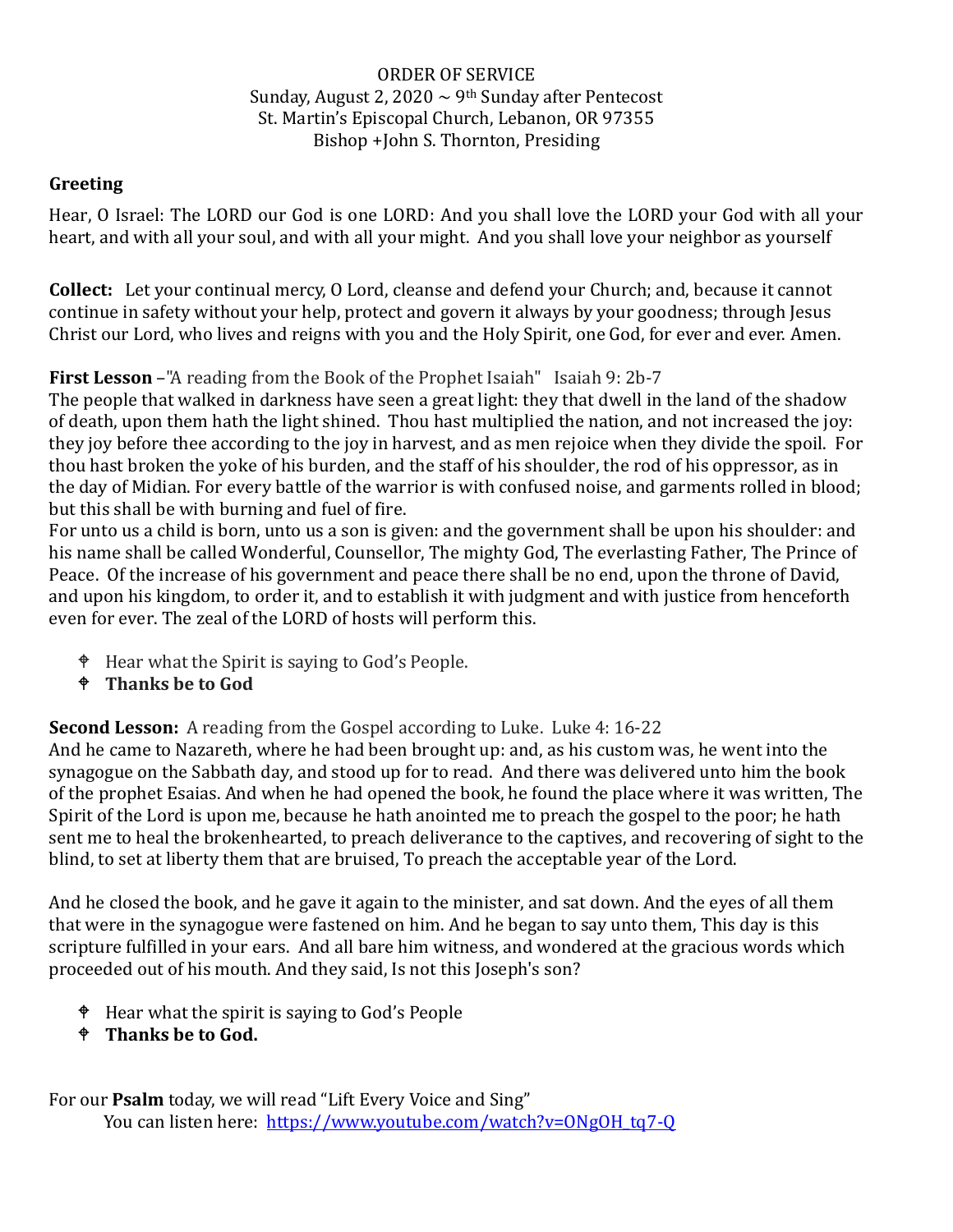Lift ev'ry voice and sing 'Til earth and heaven ring Ring with the harmonies of Liberty Let our rejoicing rise High as the list'ning skies Let it resound loud as the rolling sea Sing a song full of the faith that the dark past has taught us Sing a song full of the hope that the present has brought us Facing the rising sun of our new day begun Let us march on 'til victory is won

Stony the road we trod Bitter the chastening rod Felt in the days when hope unborn had died Yet with a steady beat Have not our weary feet Come to the place for which our fathers sighed? We have come over a way that with tears has been watered We have come, treading our path through the blood of the slaughtered Out from the gloomy past 'Til now we stand at last Where the white gleam of our bright star is cast

God of our weary years God of our silent tears Thou who has brought us thus far on the way Thou who has by Thy might Led us into the light Keep us forever in the path, we pray Lest our feet stray from the places, our God, where we met Thee Lest, our hearts drunk with the wine of the world, we forget Thee Shadowed beneath Thy hand May we forever stand True to our God True to our native land Songwriters: J. Rosamond Johnson / James Johnson; Lift Every Voice and Sing lyrics © Carlin America Inc

**Homily:** "Come with Me" – Bishop +John S. Thornton

**Prayers of the People during Global Pandemic** as created at Washington National Cathedral

O God, our refuge and strength, a very present help in trouble. In this challenging and uncertain time of global pandemic and public health crisis, we come before you offering our prayers on behalf of those in need, the Church and the world.

For the Church, that it may not grow weary of proclaiming the gospel of Christ and serve as beacon of hope to a suffering world. We pray for Michael, the Presiding Bishop, Michael our Diocesan Bishop, and all who minister in your name.

- $\triangleleft$  Lord, in your mercy,
- **Hear our prayer.**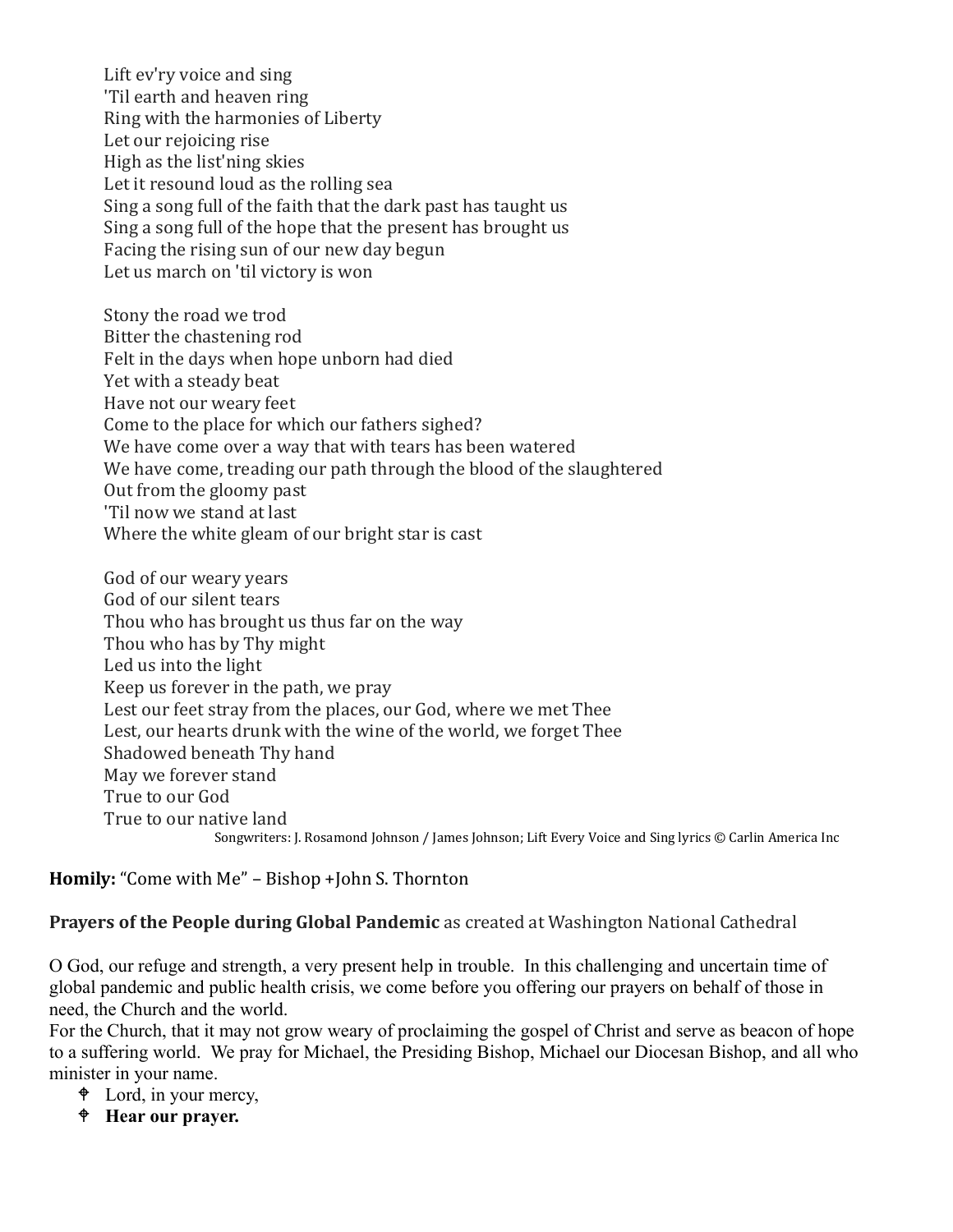For all affected by the coronavirus around the world. For the leaders of the nations that they may work together for the common good as the outbreak spreads. May barriers that divide be brought down that bonds of trust may be strengthened to benefit the entire human family.

- $\triangleleft$  Lord, in your mercy,
- **Hear our prayer.**

Grant public health and government officials in our nation the strength and will to act swiftly and decisively, with wisdom and compassion in service to all. We pray especially for Donald, President of the United States, Kate, our governor, the Congress, Governors, elected officials in local municipalities,

- Lord, in your mercy,
- **Hear our prayer.**

Heal those who are sick with the virus. May they have access to medical care and regain their strength and health; grant them your healing grace. Give strength to all who are caring for loved ones.

Lord, in your mercy,

# **Hear our prayer.**

For healthcare workers, who with hearts of service, stand on the front lines of providing care. Grant them courage and protection as they put the needs of public safety before their own.

- $\triangleleft$  Lord, in your mercy,
- **Hear our prayer.**

Bless scientists and researchers around the world as they combat the virus, that their work may yield knowledge to develop a vaccine, treatments, and improved measures to reduce its spread.

- Lord, in your mercy,
- **Hear our prayer.**

For the safety and well-being of all who travel and those who remain quarantined.

- Lord, in your mercy,
- **Hear our prayer.**

Remove the presence of fear and anxiety from our hearts, that confident in your providence we may be generous in sharing our resources.

 $\triangleleft$  Lord, in your mercy,

#### **Hear our prayer.**

Grant that our churches and communities of faith may reflect your love, as they minister to the most vulnerable among us; fill them with your Holy Spirit as they work to be your healing hands and feet to all in need.

- $\triangleleft$  Lord, in your mercy,
- **Hear our prayer.**

For those who have already lost loved ones to the virus and those who will yet suffer such loss that they may know the consolation of your love.

- Lord, in your mercy,
- **Hear our prayer.**

For all who have died in the hope of the resurrection, and those whose faith is known to you alone, that, with all the saints, they may have rest in that place where there is no pain or grief, but life eternal. We pray especially for John Lewis, may he rest in peace and rise in glory, as you say Welcome Good and Faithful Servant.